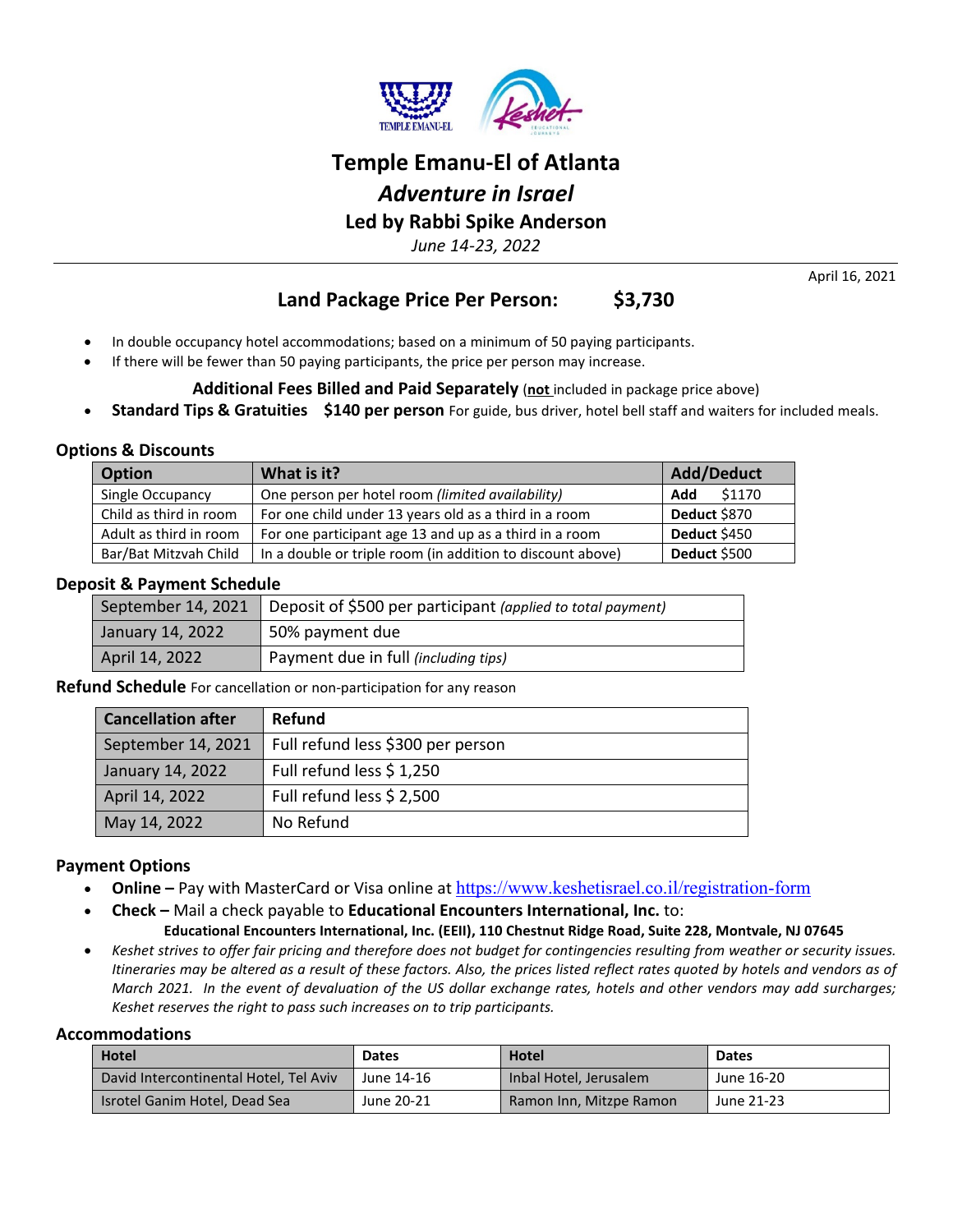## **Arrival in/Departure from Israel**

Flights are being arranged by each traveler. Keshet assumes no responsibility for flight arrangements, delays or cancellations. When booking flights, please note the following:

|                | First night of included hotel                                                                                         | Tuesday June 14: Check-in at the David Intercontinental Hotel in Tel Aviv from 3:00 PM onward                                                                                                                                                                                                                                                                                                           |  |  |
|----------------|-----------------------------------------------------------------------------------------------------------------------|---------------------------------------------------------------------------------------------------------------------------------------------------------------------------------------------------------------------------------------------------------------------------------------------------------------------------------------------------------------------------------------------------------|--|--|
| accommodations |                                                                                                                       |                                                                                                                                                                                                                                                                                                                                                                                                         |  |  |
| Start of       | The program will begin on Tuesday evening June 14 at the David Intercontinental Hotel in Tel Aviv. There will be ONE  |                                                                                                                                                                                                                                                                                                                                                                                                         |  |  |
| Program        | group bus airport transfer from Ben Gurion Airport to the Carlton Hotel timed to match the flight that most of the    |                                                                                                                                                                                                                                                                                                                                                                                                         |  |  |
|                | group will be arriving on in Israel on June 14.                                                                       |                                                                                                                                                                                                                                                                                                                                                                                                         |  |  |
|                |                                                                                                                       | Please note: If your flight arrives in Israel at a different time or date you will be responsible for the cost of your own<br>airport transportation. The Keshet staff will be happy to help you arrange and pre pay for airport taxi services if you<br>so desire and to help you with any additional accommodations or touring services that you might need to arrange<br>prior to or after the trip. |  |  |
| End of         | There will be one group bus drop off at Ben Gurion Airport in Israel on Thursday evening June 23 at the conclusion of |                                                                                                                                                                                                                                                                                                                                                                                                         |  |  |
| Program        |                                                                                                                       | the trip. The exact times of the airport transfer will be set to meet the flight departure time of the majority of the                                                                                                                                                                                                                                                                                  |  |  |
|                |                                                                                                                       | group. Please note: If your flight departs Israel at times other than the provided group airport transportation, you will                                                                                                                                                                                                                                                                               |  |  |
|                |                                                                                                                       | be responsible for the cost of your own airport transportation.                                                                                                                                                                                                                                                                                                                                         |  |  |

#### **Package Price Includes**

- "Meet & Greet" service at Ben Gurion International Airport for group flight
- One group transfer from and to Ben Gurion International Airport for group flight
- All group transportation in Israel on private chartered buses as per the itinerary
- All hotel accommodations *double occupancy -* as per the itinerary
- All site admissions and programs as per the itinerary
- Israeli breakfast every morning plus 8 additional included meals
- 2 Keshet Israel Tour Educators
- Keshet Youth Counselor
- Customized Sourcebook
- Keshet hat & water bottle
- Keshet Luggage Tags and Map of Israel

## **Not Included in Package Price**

- Airfare
- Personal charges at hotels and restaurants •
- Meals on your own
- Medical & Trip Insurance
- Laundry service
- Tips for youth counselors

## **Trip Insurance – please see next page**

Keshet urges you to purchase cancellation insurance and supplemental medical coverage (which covers preexisting conditions). We recommend the "Cancel For Any Reason" policies which offer the broadest coverage. The medical coverage included in most travel insurance is a secondary, supplemental policy, which means that in case of a medical claim, you will first need to file with your own US medical insurance before filing for coverage of medical expenses covered by the travel insurance. Please note that most insurance policies require purchase within 14 days of your date of registration for the trip. While you are free to purchase insurance from any company of your choice, Keshet has made arrangements with SMS-Travel Insurance Center of Omaha, Nebraska. SMS has over 25 years of experience as worldwide insurance brokers and can help you choose the policy that best meets your needs. Our contact people are Jeffrey Barr and Dani Eisenstock: **E-mail**: [info@travelinsuranceisrael.com](mailto:info@travelinsuranceisrael.com) **USA phone:** [1-888-747-3773](tel:1-888-747-3773) **Mention promo code**: KESHET

*Please note*: *We cannot accept responsibility for any losses or expenses which you or any member of your party may incur as a result of failure to secure adequate insurance coverage.*

Please contact **Geoff Winston**, Keshet's Programs Director, with any questions about the trip: [geoff@keshetisrael.co.il](mailto:geoff@keshetisrael.co.il)

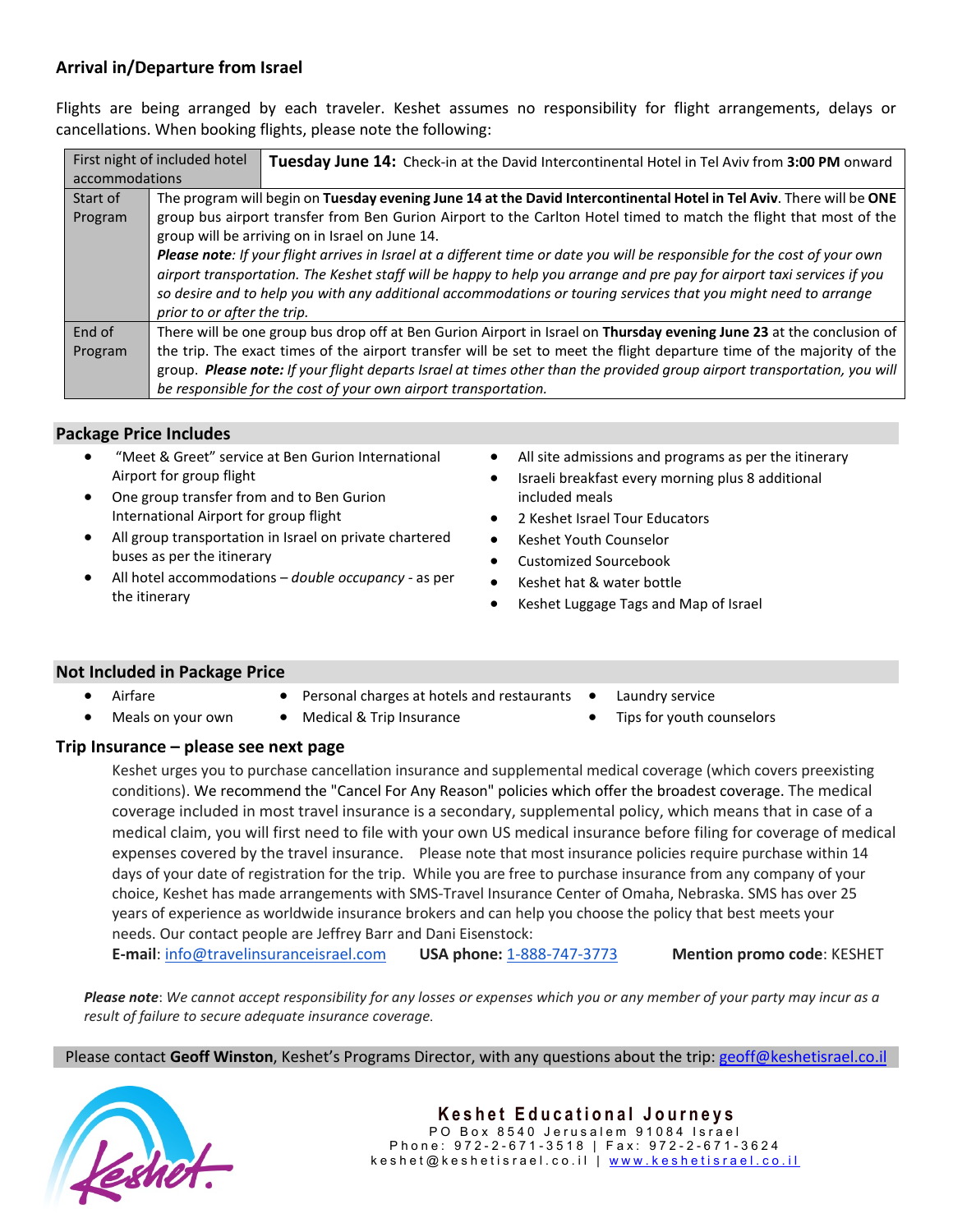## **TRAVEL INSURANCE**

A general overview and brief explanation of terminology for most travel insurance plans

*Trip Insurance is more important now than ever before. We cannot accept responsibility for any losses or expenses that you or any member of your party may incur as a result of failure to secure adequate insurance coverage.*

**Please note that in general, only "Cancel for Any Reason" (CFAR) policies cover cancelations due to COVID-19 (or any pandemic),** reimbursing you up to 75% of prepaid, non-refundable costs. The CFAR policy must be purchased within 14 days (for group policies) or 21 days (for individual policies) of your first deposit payment made towards the trip. It can also be purchased prior to making any payments.

**Trip Cancellation** – This allows for reimbursement of prepaid, non-refundable trip costs in the event that you need to cancel your participation in the trip.

A standard trip cancellation policy provides coverage **only** if you cancel for one of a number of specific, covered reasons spelled out in the terms of the policy (illness, injury, a close relative in a life threatening situation, etc.) for which you can be reimbursed for up to 100% of the non-refundable trip costs.

Some standard policies offer the option of adding **Cancel For Any Reason (CFAR)** coverage. If you add CFAR coverage, you will be covered for cancellation for any reason. With CFAR coverage, if you cancel for reasons specified in the standard policy as "covered reasons" you are entitled to 100% reimbursement. If you cancel for reasons not specified in the policy you will be entitled to 75% reimbursement. \_\_\_\_\_\_\_\_\_\_\_\_\_\_\_\_\_\_\_\_\_\_\_\_\_\_\_\_\_\_\_\_\_\_\_\_\_\_\_\_\_\_\_\_\_\_\_\_\_\_\_\_\_\_\_\_\_\_\_\_\_\_\_\_\_\_\_\_\_\_\_\_\_\_\_\_\_\_\_\_\_\_\_\_\_\_\_\_\_\_\_\_\_\_\_\_\_\_\_\_\_\_\_\_\_\_\_\_\_\_\_\_\_\_

**Trip Interruption** – This allows for reimbursement, most commonly in a situation when a person needs to leave their trip in the middle, or misses part of the trip, due to a "covered reason".

This benefit pays up to 150% of the amount insured (taking into account the likely added costs of needing to leave early or possibly being forced to stay longer.) **Your trip interruption must be due to a "covered reason".** Some plans offer an additional option of purchasing **"trip interruption for any reason"** coverage which will reimburse you 75% for trip interruption for any reason – including trip interruption for reasons not covered by the standard policy.

**Medical Protection** – This is normally "indemnity coverage", meaning that you will need to pay the medical expenses directly and the insurance company will reimburse you later. In some emergency situations, the insurance will pay the medical provider directly. Standard coverage is between \$50,000 and \$150,000, depending on the plan. There is also supplemental coverage available if you feel more comfortable with higher medical cost limits.